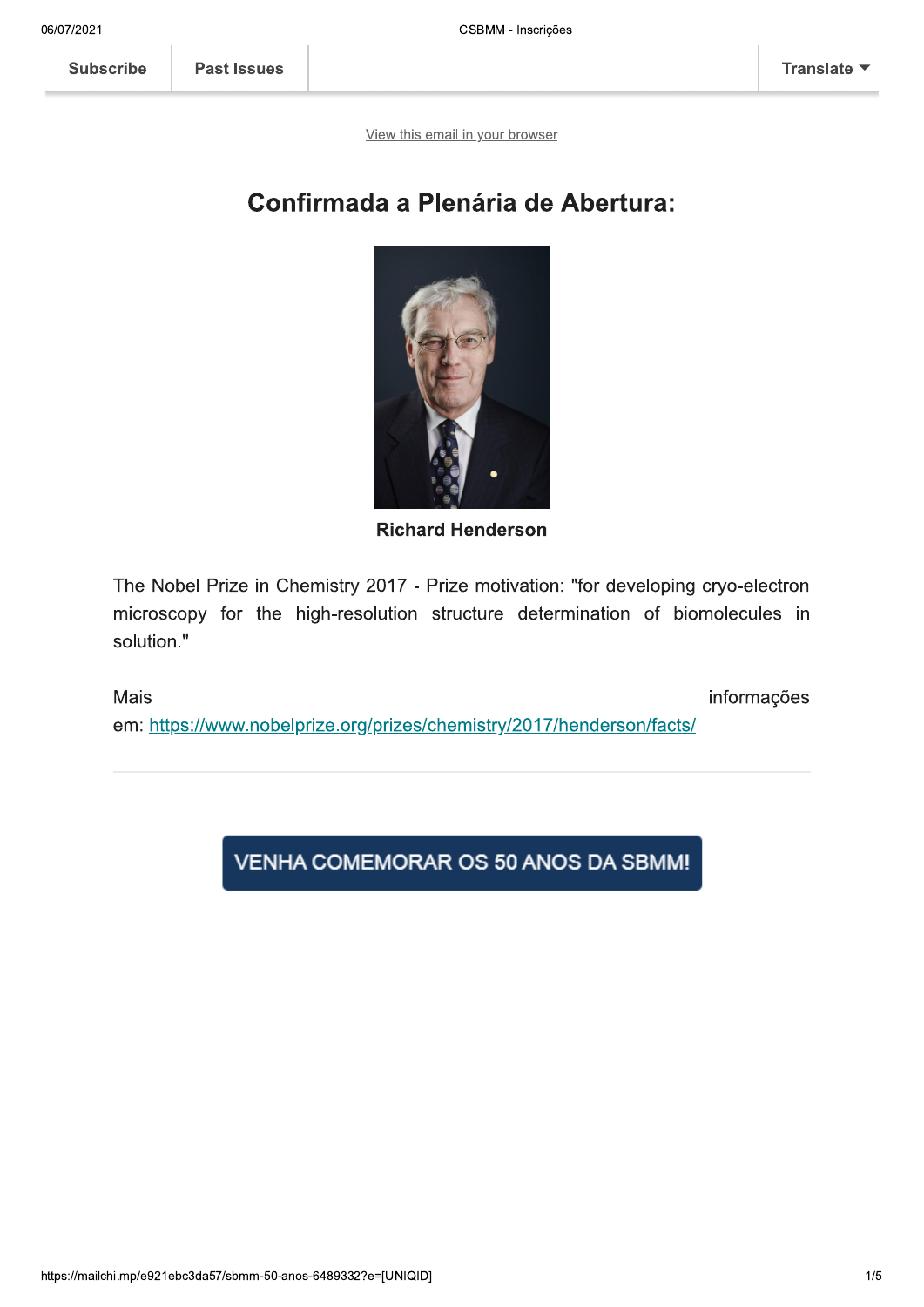



## https://mailchi.mp/e921ebc3da57/sbmm-50-anos-6489332?e=[UNIQID]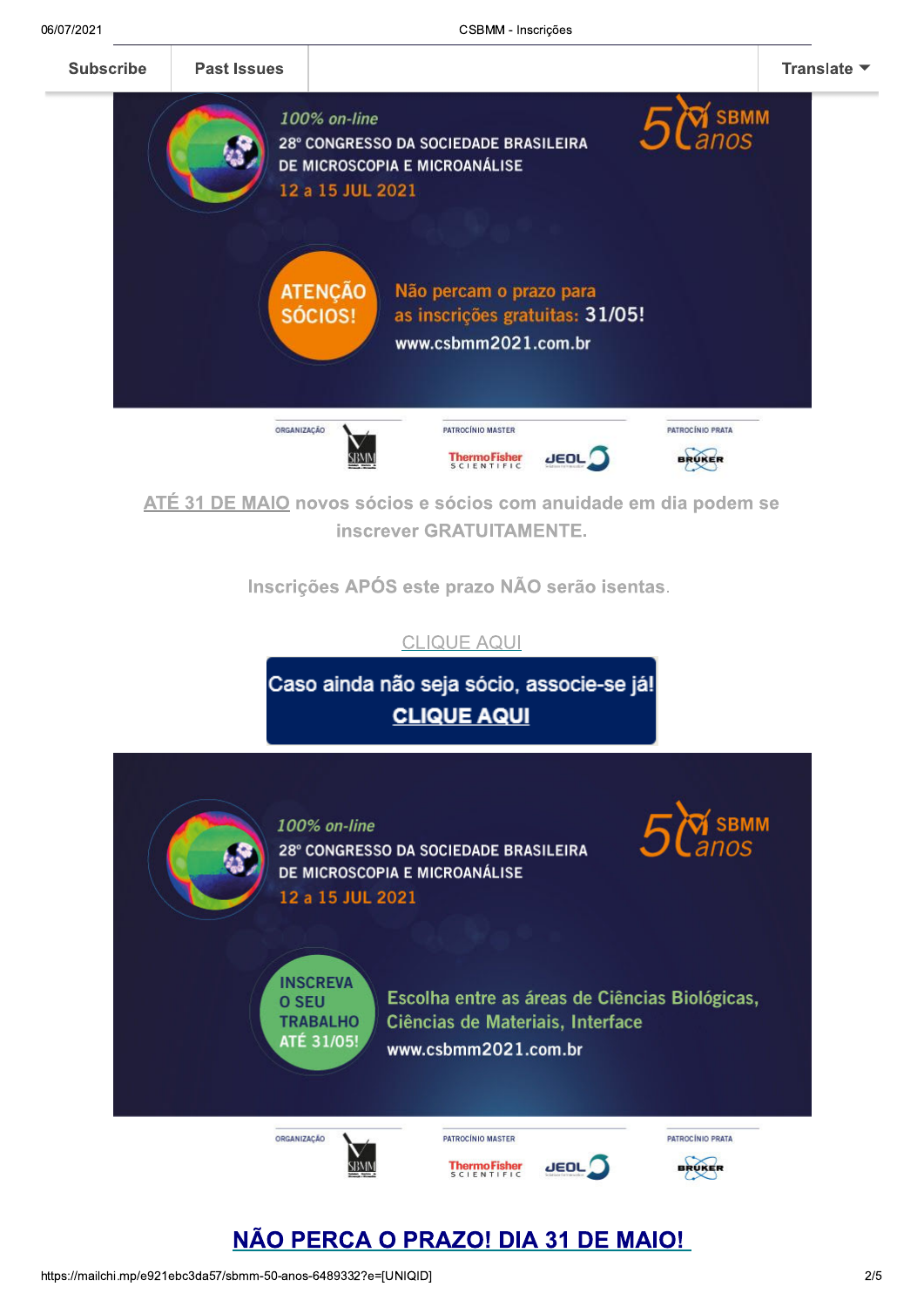**Subscribe** 

**Past Issues** 

## Invitation to 24 Hours of Life Science - an international live virtual event June 2.2021

To view online, please click here.



Presenting current research in:

**CLEM - CryoEM - Large-scale TEM and Connectomics Virus Research - NMR for Pharma -and more** 

We're delighted to bring you this exciting event featuring 5 presenters from the JEOL USA community. Register and attend any of the more than 20 presentations with Q&A, breakout rooms, and downloads.

**Speakers include:**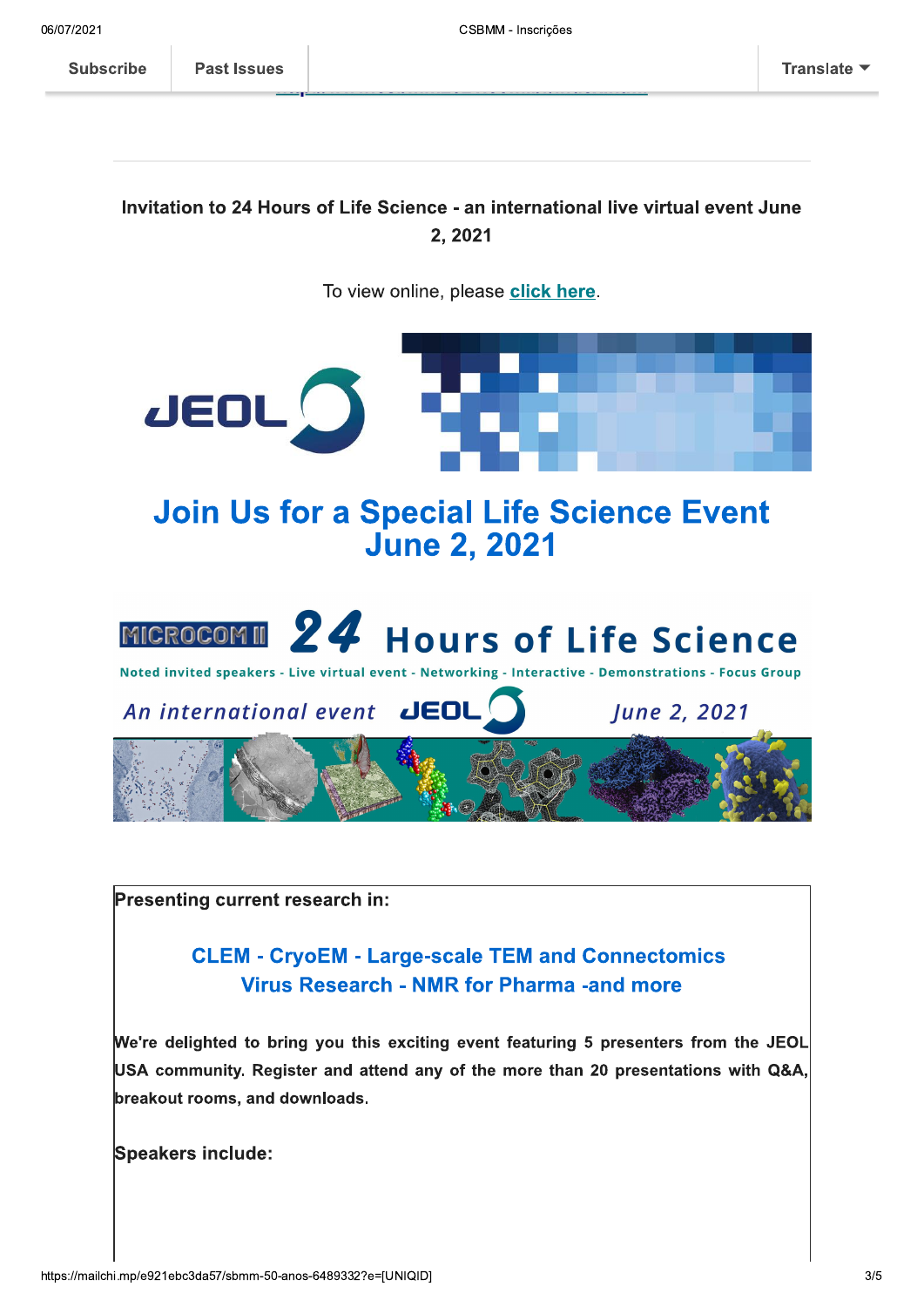- Jonathan Franks, University of Pittsburgh, Center for Biologic Imaging
	- Jana Ognjenovic, NIH/NCI  $\bullet$
	- David Russell, Gentech  $\bullet$
	- Dan Maisel, IDES  $\bullet$
- David Bhella, University of Glasgow



Connect with JEOL USA here.

## Diretoria da Sociedade Brasileira de Microscopia e Microanálise (SBMM)

 $\overline{Pres}$ *dente:* Marco Cesar Cunegundes Guimaraes (UFES)

Vice-Presidente (Ciências de Materiais): Rodrigo Prioli Menezes (PUC/RIO)

Vice-Presidente (Ciências Biológicas): Rodrigo Villares Portugal (LNNANO/CNPEM)

Secretária-Geral: Paula Mendes Jardim (UFRJ)

Tesoureiro: Eduardo José Lopes Torres (UERJ)

Acompanne a SBMIM nas mídias sociais!!!